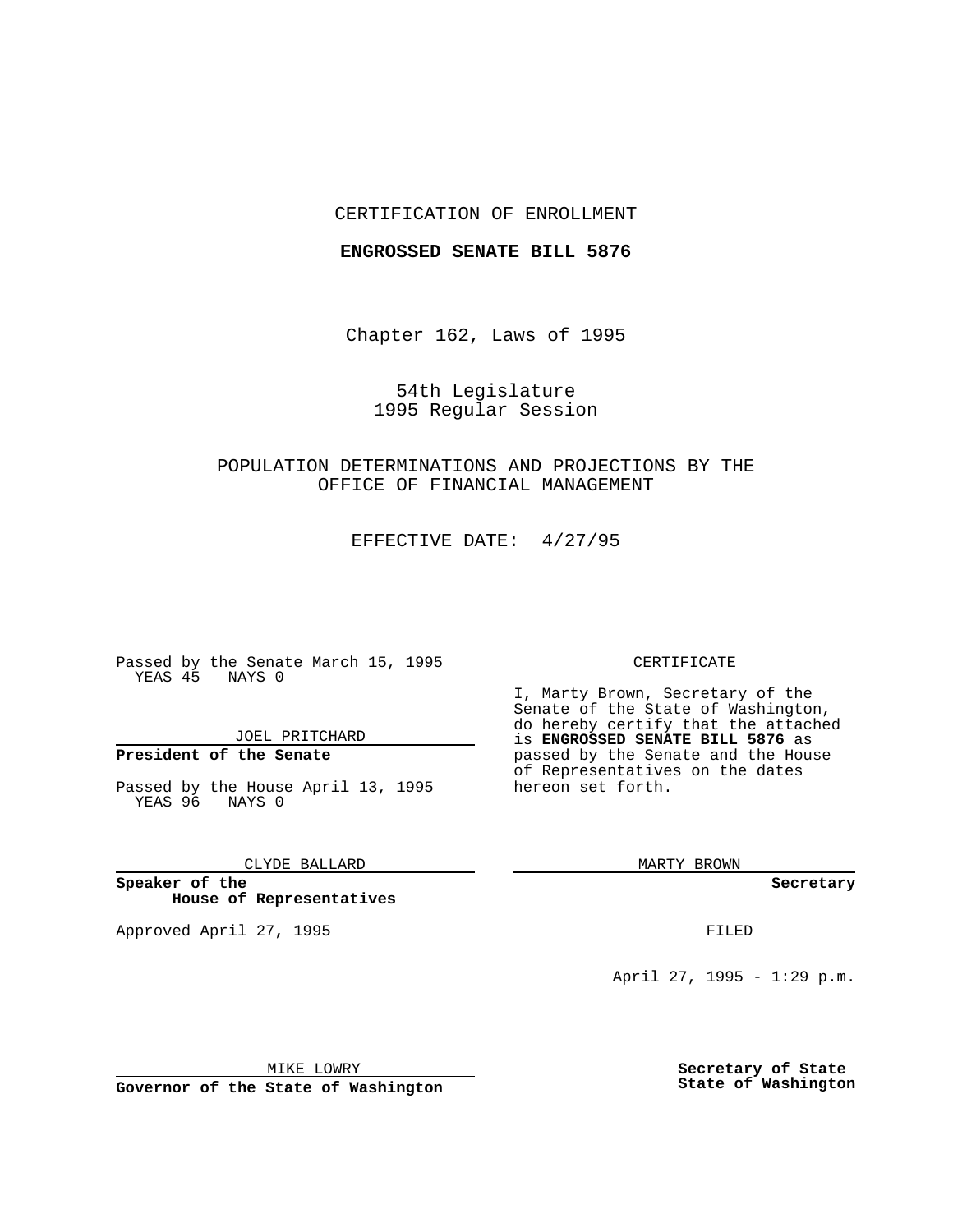### **ENGROSSED SENATE BILL 5876** \_\_\_\_\_\_\_\_\_\_\_\_\_\_\_\_\_\_\_\_\_\_\_\_\_\_\_\_\_\_\_\_\_\_\_\_\_\_\_\_\_\_\_\_\_\_\_

\_\_\_\_\_\_\_\_\_\_\_\_\_\_\_\_\_\_\_\_\_\_\_\_\_\_\_\_\_\_\_\_\_\_\_\_\_\_\_\_\_\_\_\_\_\_\_

Passed Legislature - 1995 Regular Session

**State of Washington 54th Legislature 1995 Regular Session**

**By** Senators Haugen and Winsley

Read first time 02/10/95. Referred to Committee on Government Operations.

 AN ACT Relating to population determinations and projections by the office of financial management; amending RCW 43.62.035; and declaring an emergency.

BE IT ENACTED BY THE LEGISLATURE OF THE STATE OF WASHINGTON:

 **Sec. 1.** RCW 43.62.035 and 1991 sp.s. c 32 s 30 are each amended to read as follows:

 The office of financial management shall determine the population of each county of the state annually as of April 1st of each year and on or before July 1st of each year shall file a certificate with the secretary of state showing its determination of the population for each county. The office of financial management also shall determine the percentage increase in population for each county over the preceding ten-year period, as of April 1st, and shall file a certificate with the secretary of state by July 1st showing its determination. At least once every ten years the office of financial management shall prepare twenty-year growth management planning population projections required by RCW 36.70A.110 for each county that adopts a comprehensive plan under RCW 36.70A.040 and shall review these projections with such 19 counties and the cities in those counties before final adoption. The